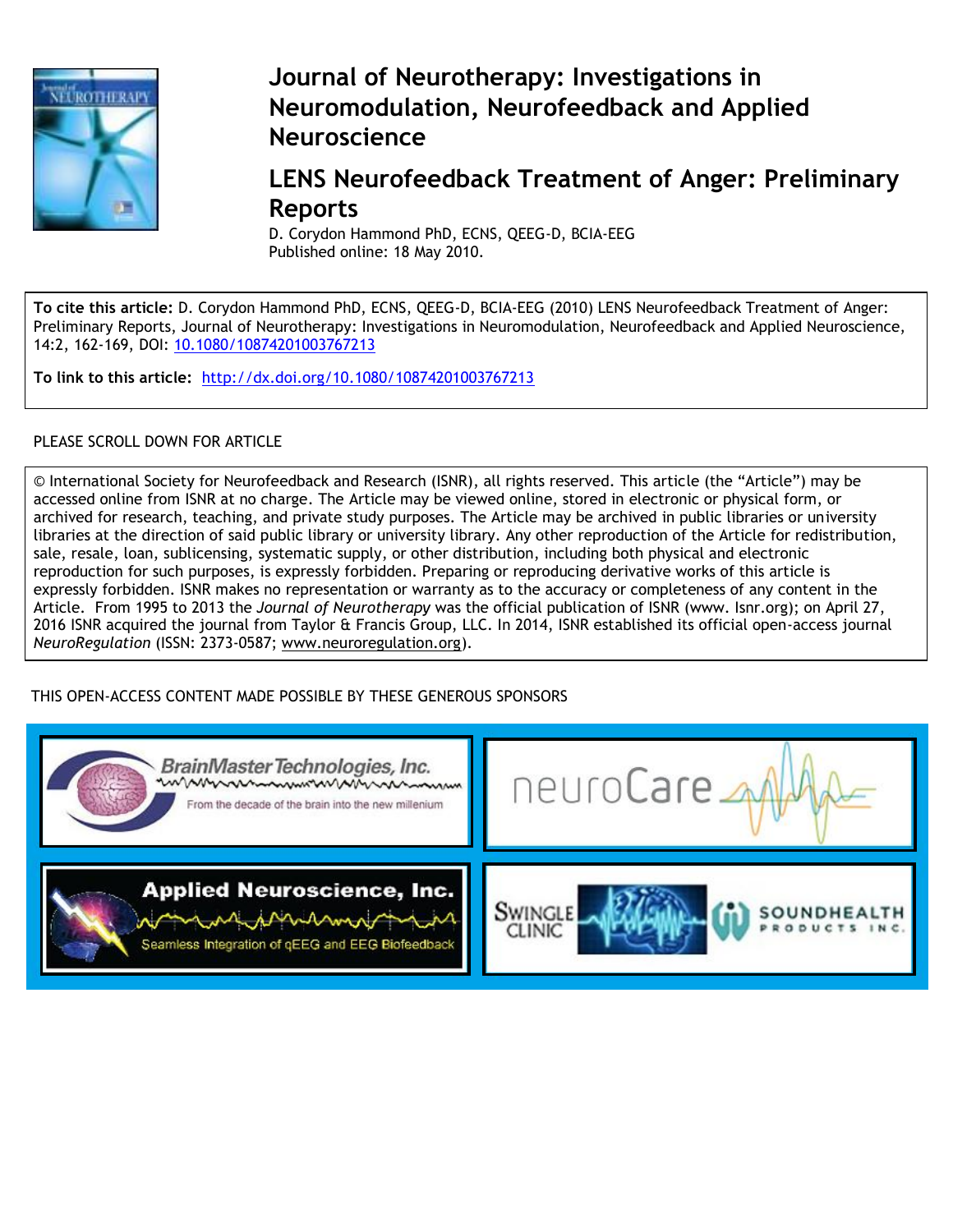Journal of Neurotherapy, 14:162–169, 2010 Copyright © 2010 ISNR. All rights reserved. ISSN: 1087-4208 print/1530-017X online DOI: 10.1080/10874201003767213

# LENS Neurofeedback Treatment of Anger: Preliminary Reports

## D. Corydon Hammond, PhD, ECNS, QEEG-D, BCIA-EEG

ABSTRACT. There has been no neurofeedback outcome research on anger control. Problems with anger cut across numerous diagnostic categories and represent a serious societal problem. Two case reports are presented involving significant traumatic brain injuries and histories of chronic anger and violent behavior. The Low Energy Neurofeedback System (LENS) was used as sole treatment in both cases. Significant improvements were reported in a variety of symptoms and changes in anger were evaluated with the State-Trait Anger Expression Inventory–2. Although the case reports are uncontrolled and represent only very preliminary evidence, the results support the potential of LENS neurofeedback to produce significant improvements in anger control, which has implications with many diagnoses, including traumatic brain injury, juvenile and adult correctional populations, and domestic violence. Clinicians and researchers need to begin using objective pre- and posttreatment outcome measures of anger and aggressiveness.

KEYWORDS. Anger, EEG biofeedback, Low Energy Neurofeedback System, neurofeedback, STAI–2

#### INTRODUCTION

Anger is a symptom that is a component of many different diagnostic conditions including attention deficit/hyperactivity disorder (ADHD), postconcussion syndrome, depression, bipolar disorder, schizophrenia, addictions, and posttraumatic stress disorder among others. It is common opinion that we live in an increasingly impulsive and violent society, with anger apparent in incidents ranging from road rage to domestic abuse.

Although neurofeedback has been applied to many of these conditions, no study has directly focused on the effects of neurofeedback on anger, and only one article (Hammond, 2001) has even speculated on the implications for anger control of EEG research. The author, therefore, took four cases where anger and explosiveness was rated by the patient during the intake history interview as one of their most prominent symptoms. Rather than simply obtaining regular patient ratings of this symptom as the author regularly does, each patient was administered the State-Trait Anger Expression Inventory–2 (STAI–2; Spielberger, 1999). This article reports on two of those cases. Two other cases that showed significant improvement in session symptom ratings of anger were lost to follow-up before STAI–2 posttreatment testing could be completed.

The STAI–2 is a 57-item, 4-point rating scale, self-report psychological test that takes 12 to 15 min to complete (Spielberger, 1999). It has been used extensively in research for more than 20 years. The inventory has been

Address correspondence to: D. Corydon Hammond, PhD, ECNS, QEEG-D, BCIA-EEG, Physical Medicine & Rehabilitation, University of Utah School of Medicine, 30 North 1900 East, Salt Lake City, UT 84132-2119 (E-mail: d.c.hammond@utah.edu).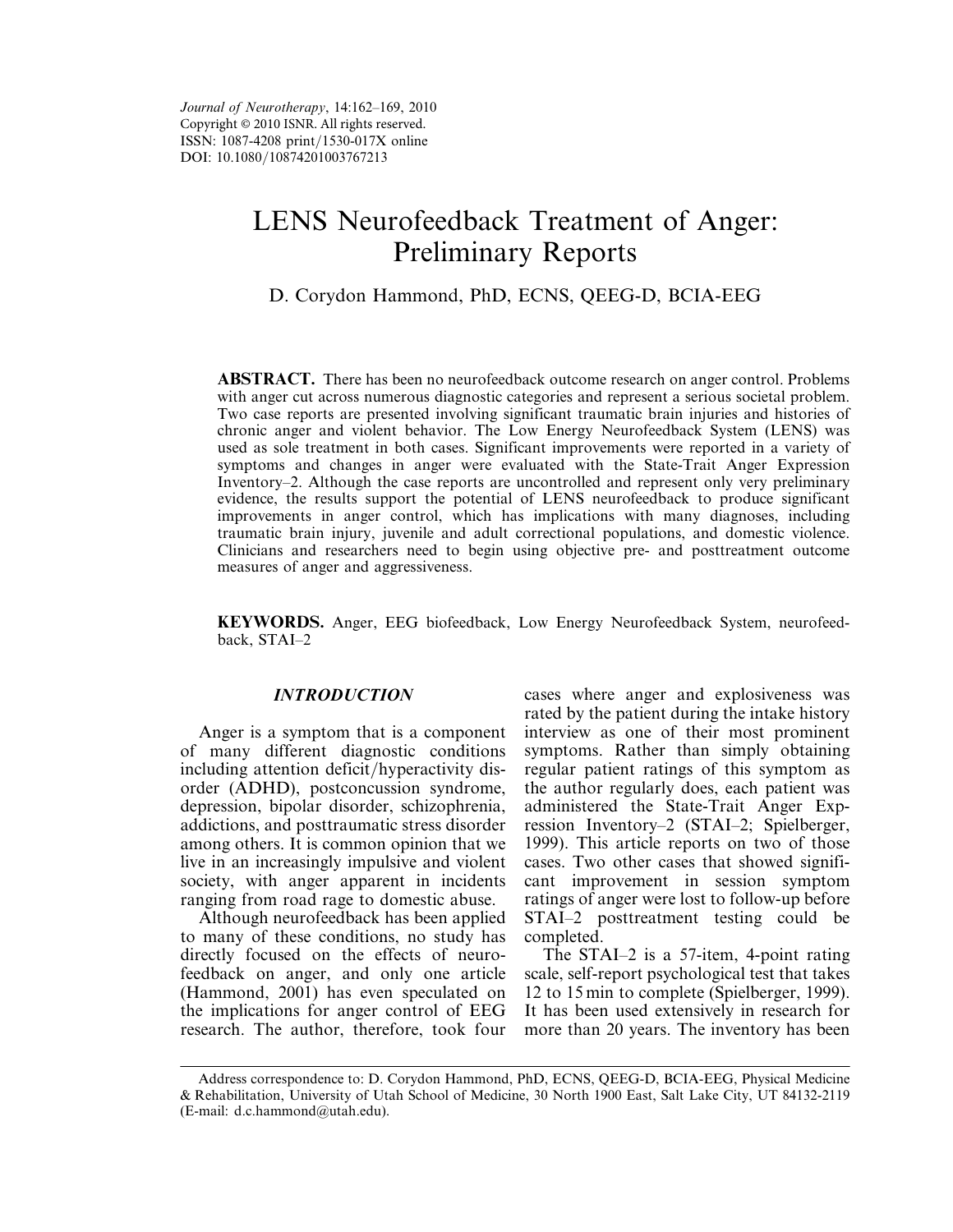used in research evaluating anger management programs and treatments and posttraumatic stress disorder; in headache and chronic pain patients; in evaluating the relationship of anger and the development of hypertension, coronary heart disease, and cancer; and relationships between anger, depression, and violence. There are 12 subscales on the STAI–2 with both percentile and T-score norms for normal adults age 16 and older; for normal males and females in age ranges of 16 to 19, 20 to 29, and age 30 and older; and for male and female psychiatric patients ages 18 and older.

#### State Anger

As measured by the STAI–2, the State Anger (S-Ang) scale evaluates the intensity of angry feelings and the extent to which the person feels like expressing anger at a particular time, whereas the Feeling Angry  $(S-Ang/F)$  scale displays the intensity of anger the person is currently experiencing. The Feel Like Expressing Anger Verbally  $(S-Ang/V)$  scale is the intensity of current feelings related to the verbal expression of anger, whereas Feel Like Expressing Anger Physically  $(S-Ang/P)$  scale measures intensity of current feelings related to the physical expression of anger.

#### Trait Anger

The Trait Anger (T-Ang) scale measures how often angry feelings are experienced over time. The Angry Temperament  $(F-Ang/T)$ subscale measures the disposition to experience anger when there is no specific provocation. The Angry Reaction  $(T-Ang/R)$ subscale evaluates the frequency with which angry feelings are experienced in situations involving frustration and/or negative evaluations.

## Anger Expression

The Anger Expression–Out (AX-O) subscale measures how often angry feelings are expressed in verbally or physically aggressive behavior, whereas the Anger Expression–In (AX-I) scale measures how frequently angry feelings are experienced but are suppressed rather than expressed.

### Anger Control

The Anger Control-Out (AC-O) subscale measures how frequently a person controls the outward expression of angry feelings, whereas the Anger Control–In (AC-I) subscale measures how often someone attempts to control angry feelings by calming down or cooling off.

#### Anger Expression Index

When the AX Index is high, it is anticipated that the person experiences intense angry feelings. These feelings may be suppressed, expressed in aggressive behavior, or both.

In the two cases that are presented in this article, the only treatment intervention consisted of the Low Energy Neurofeedback System (LENS). LENS (Hammond, 2007; Larsen, 2006; Ochs, 2006) is a passive form of neurofeedback that produces its effects through feedback that involves a very tiny electromagnetic field, which has a field strength of  $10^{-18}$  watts/cm<sup>2</sup>, which is less than the output of a watch battery. The feedback is delivered in 1-sec intervals down electrode wires while the patient remains motionless, with the feedback being adjusted  $16$ /sec to remain a certain number of cycles per second faster than the dominant EEG frequency.

### THE CASE OF DAVID

David was an 18-year-old male who had been diagnosed with ADHD in third grade. His history included three mild head injuries, two of which resulted in loss of consciousness. His symptoms at intake were rated by the patient on a 0-to-10 scale where 0 represents an absence of a problem and 10 represents the most severe level of the problem that they can imagine. His initial symptoms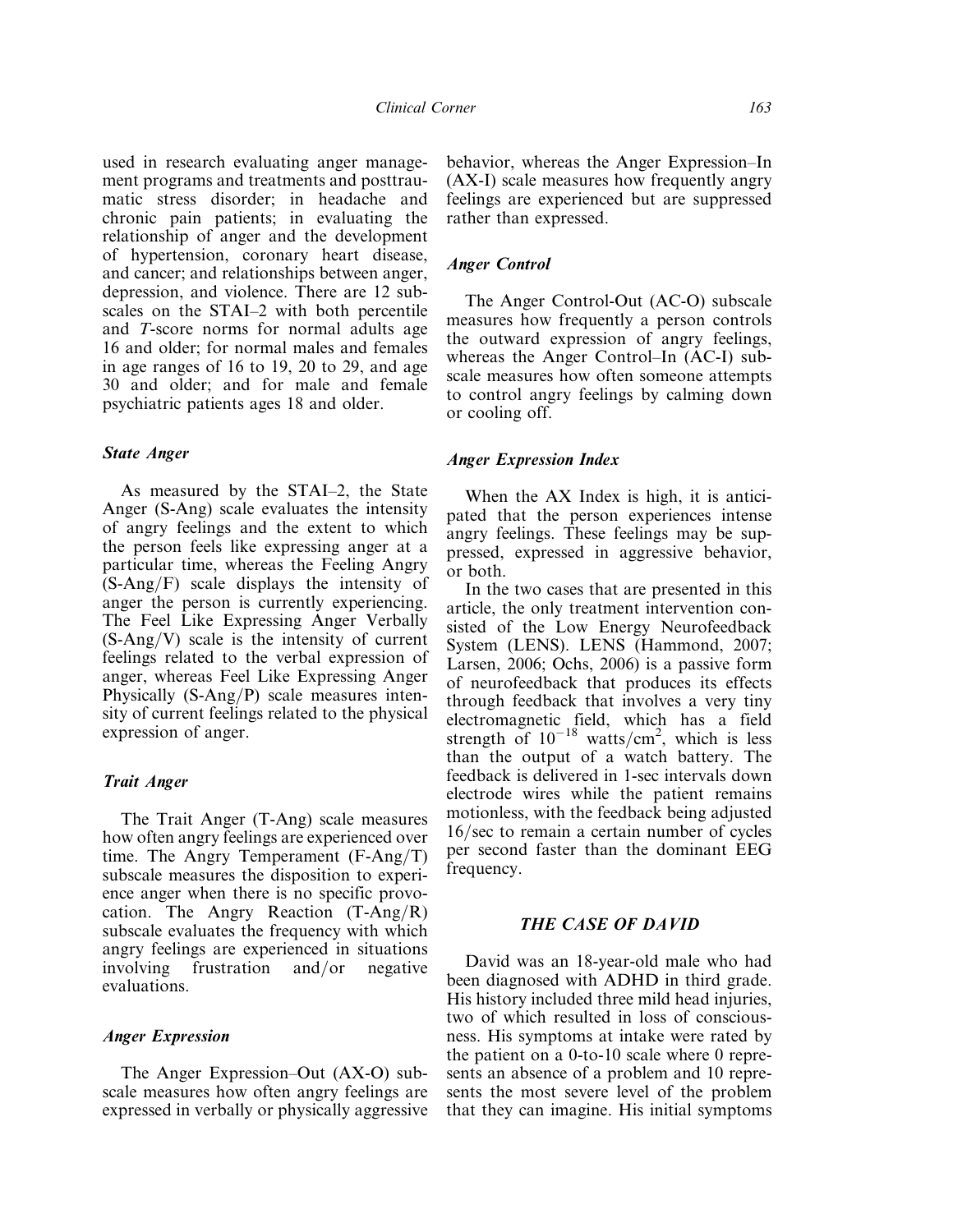and their ratings were as follows: problems concentrating, 7; anger, 7.5; forgetfulness and problems with short-term memory, 9.5; anxiety, 4.5; and impulsiveness, 9. He also had daily headaches. He had been a discipline problem in school, obtained average grades, and had been arrested once for assault and battery. A quantitative EEG evaluation was done on David, which showed a low power record with a very significant deficit in absolute power across all frequency bands. In relative power there was an excess in frontal beta (centering on Fz-F3), an excess in relative power theta (in more posterior and frontotemporal areas), and an excess in posterior delta. Frontal hypocoherence was apparent in the NxLink database in alpha, theta, and delta. The NeuroGuide traumatic brain injury discriminant analysis made a 97.5% prediction that he suffered with postconcussion syndrome of moderate severity.

His aunt described his history in these words:

> When he was a freshman in high school the school system finally tested him for and diagnosed learning disabilities in writing and math. If you knew David and his struggles you certainly were not surprised by these findings. School was just baffling to him. Throughout his time in school, he was also disruptive and exhibited behavioral issues in the classroom. Socially he was somewhat of an outcast and had very few friends. He also did not possess the capability to nurture relationships. I often said that he was a difficult kid to like. This was unfortunately true. He was extremely angry and impulsive. This led to outbursts of the worst kind at inopportune times. It was also very difficult to get him up and going in the morning. This led to attendance problems at both school and at jobs. Anxiety was also a large issue in his life. David also had a great deal of difficulty focusing on anything. He had been on medication for ADHD since his diagnosis. As can often be the case with regard to medication, he really took it

when he wanted, and sometimes went weeks without it. It was always obvious when he wasn't taking the medication.

David attended an alternative high school in the small town that we live in. The smaller classrooms and stricter structure were much more amenable to his success. He graduated from high school in June 2009. The last two months of high school were some of the most tested times we experienced with him. He was being heavily influenced by a peer group that was less than desirable by my terms. He barely achieved the necessary qualifications for graduation.

Treatment consisted of 28 sessions with the LENS utilizing a program that focused feedback a few cycles per second faster than the dominant frequency in the 1–8 Hz range. After only 3 sessions he was reporting improvements in reading. The amount of feedback he was given was gradually increased, and because he never experienced even a transient side effect in the last 10 sessions he was receiving feedback at seven electrode sites per session with a total of 140 sec of feedback. At the time of his last treatment session David's symptom ratings had declined from 7 to 0 on problems concentrating, 7.5 to 0 on anger, 9.5 to 1 on forgetfulness and short-term memory problems, 4.5 to 1 on anxiety, and from 9 to 0 on impulsiveness. He was no longer experiencing regular headaches.

Before presenting the objective testing data on anger, it is instructive to hear the external report of changes provided by David's aunt:

> During the first 2 weeks of treatment I asked David if he noticed a difference. He responded that he didn't get mad as quickly. This was entirely evident as he hadn't blown a gasket that morning when he couldn't find his iPod prior to leaving for the treatment. The lost iPod usually caused a complete meltdown. On this particular day, he simply responded that he would look for it when he returned home. I asked him if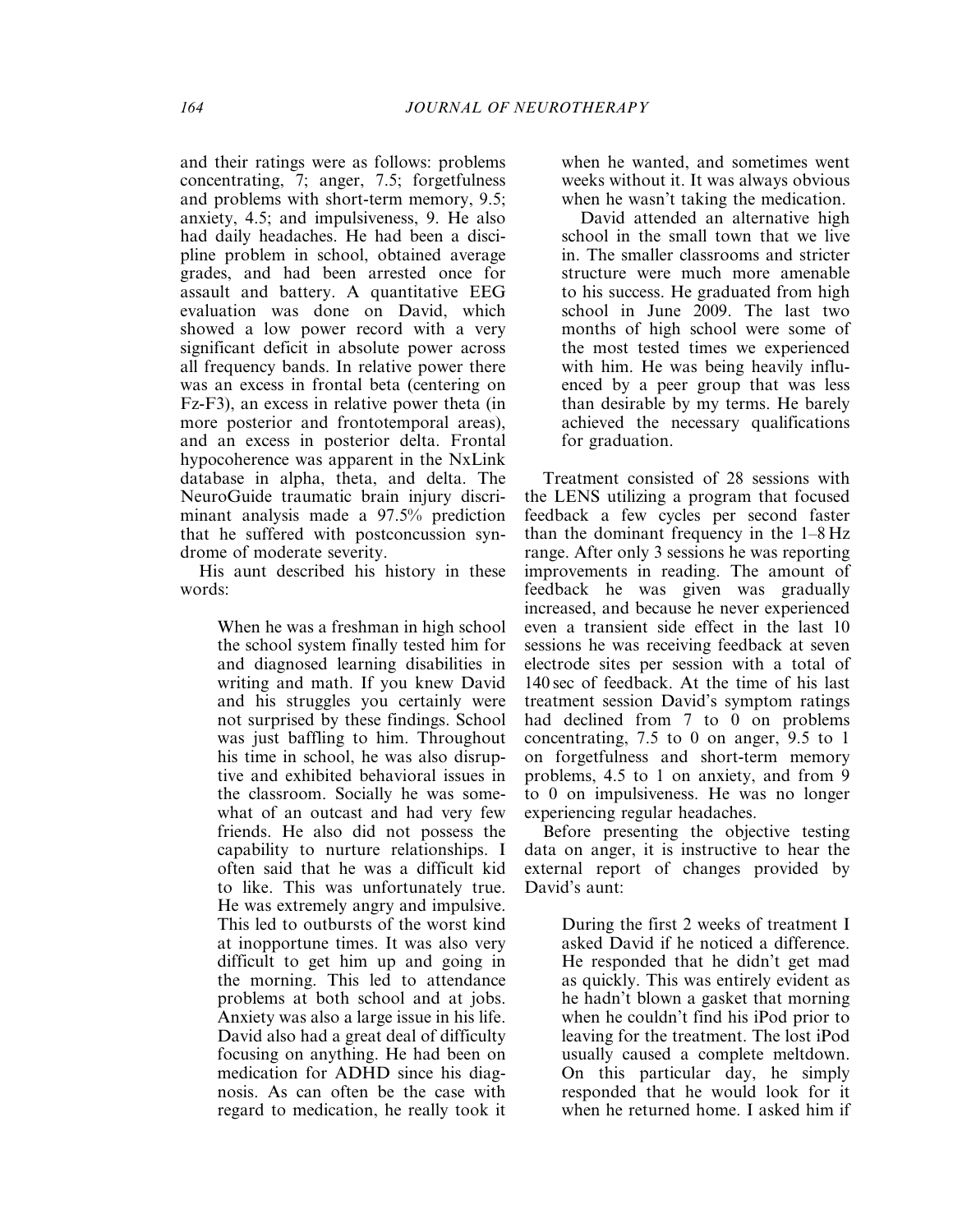there was anything else that he had noticed. He indicated that he had read a chapter in a book the night before. I inquired about what was different about that. His response was that he had read an entire chapter and never lost his place while reading. This was entirely new to him and he explained to me that he could not read even a paragraph without losing his place multiple times. He was definitely feeling the positive effects of the therapy. He was also sleeping better and was easier to get up and get going in the morning. We progressed through some 28 sessions with Dr. Hammond and David continued to respond. With two weeks left in the treatment regimen, he told his grandma that he had never felt better in his life. As we walked out of Dr. Hammond's office after the last treatment, he told me that he was so calm it was almost scary to him.

As I write this information some 4 months after the end of neurofeedback sessions, I would like to offer that David is doing very well. He has not been medicated since he quit taking his medication in April 2009. He is working with a recruiter from the Air Force on joining the military and would like to be a pilot. He is a typical 19-year-old now—he has been able to more successfully make and retain friends. He is also much more social in various settings. His confidence in himself has grown tremendously. He was willing and able to help take care of his mom when she had knee surgery that left her laid up totally for 2 months. I haven't had a hysterical telephone call from either David or his mom since we began the neurofeedback sessions. He gets angry at what people his age normally get angry at and assesses his response to his anger. He reads much better and will read for enjoyment. He has developed coping skills that he has never had. And he doesn't run on anxiety—he is comfortable in his skin for the first time in his life. For me, it is great to see these changes as now I think he has a fighting chance in this world.

For my nephew, neurofeedback therapy was simply priceless. We really could not have asked for better outcomes from the therapy sessions. It was totally worth our investment of time. It was also very worth the cost that we incurred. It is wonderful to see him grow, change, and have great hope for what he can do in life. We were happy to find this option and lucky to be able to take advantage of it. We will be forever grateful ... . Neurofeedback therapy allows David to have great dreams about doing great things in life. He feels as though the barriers to his success have been removed.

David's responses to the STAI were compared to normative data for normal males ages 16 to 19 years, which was a sample obtained on from 271 to 268 males on various scales. Figure 1 displays pre- and posttreatment STAI–2 results for David. It may be observed visually that before treatment measures of state anger were only in the average to mildly elevated range, but nonetheless, after treatment his state anger declined to the 30th percentile. His one state anger pretreatment elevation  $(S-Ang/V)$ declined from the 65th percentile to the 50th percentile, reflecting a decrease in tending to express anger through yelling, shouting or screaming.

Prior to treatment (see Figure 1) trait anger was extremely high indicating that he frequently experienced angry feelings and often felt treated unfairly by others. This declined from the 95th percentile to the 10th percentile following LENS treatment. Initially he also scored extremely high on Angry Temperament  $(T-Ang/T)$ , which reflected him being very quick-tempered and ready to express his anger with very little provocation. He was extremely lacking in anger and impulse control. He also showed some elevation (60th percentile) in being oversensitive to criticism, perceived affronts, and negative evaluation by others. Dramatic decreases were seen in all trait anger measures, with trait anger declining from the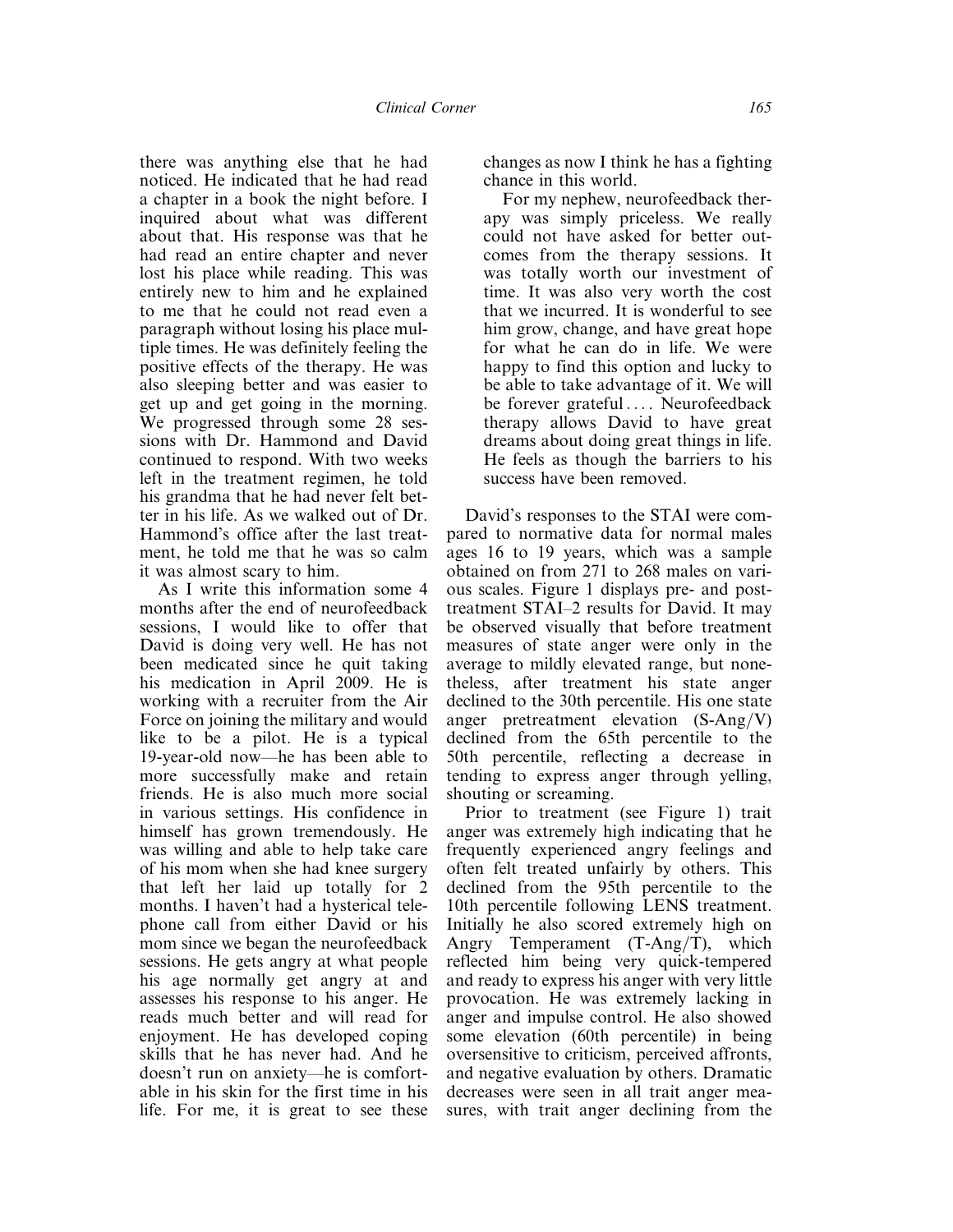

FIGURE 1. David pre- and posttreatment State-Trait Anger Expression Inventory–2 (STAI-2).

95th percentile to the 10th percentile, angry temperament (impulsive, quick-tempered expression with little provocation) decreasing from the 98th percentile to the 25th percentile, and Angry Reaction  $(T-Ang/R)$ reduced from the 60th percentile to the 10th percentile. He was no longer highly sensitive to perceived negative evaluations by others.

With regard to anger expression, David scored exceptionally high (97th percentile) on the AX-O scale before treatment, reflecting how he would frequently express his anger in aggressive behavior toward others (e.g., fights or verbal assaults) or objects (e.g., hitting walls). This declined to the 80th percentile but was still elevated. However, prior to treatment he scored very low (10th percentile) on the Anger Control-Out (AC-O) scale, reflecting the fact that he expended very little energy in monitoring or seeking to prevent the outward expression of anger. But this increased very significantly after treatment to the 65th percentile. Therefore, it appears that despite continuing to have strong tendencies to outwardly express his anger, he was nonetheless now expending considerable effort in monitoring and preventing his long-lived habits to outwardly express anger when he did experience it which, as reflected in the tremendous declines in trait anger, is much, much less often. This is congruent with the external validation of his changes by his aunt.

The Anger Control-In (AC-I) scale was within normal limits before and after treatment, meaning that he tended to expends about as much energy in calming down and reducing anger as most normal males of his age. David's Anger Expression Index (AX Index) was extremely elevated (85th percentile) before treatment but decreased to the 50th percentile after treatment. This measure reflects that before treatment he experienced intensely angry feelings, but no more so than an average young man following treatment.

A 4-month follow-up with the patient's aunt, who continues to see him almost daily, validated that treatment improvements are being maintained. She said,

> I will tell you that it was worth every penny and minute of time we spent during the 14 weeks. We couldn't have hoped for a better outcome for David. He continues to do well. He is still incredibly comfortable in his skin. The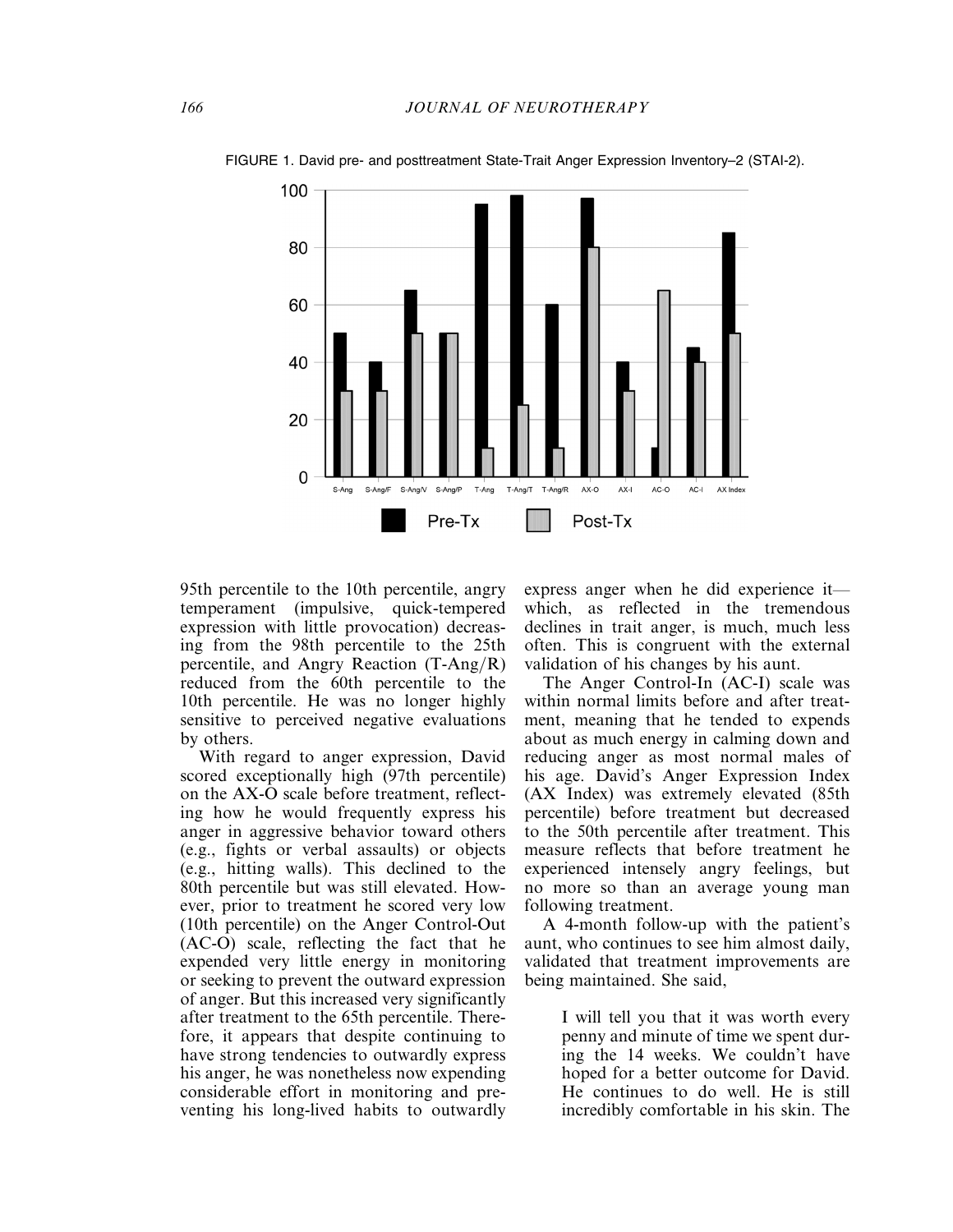change in him is nothing short of remarkable. He has further developed a sense of humor and is socially flourishing. He is also more defined in his thinking.

## THE CASE OF ALAN

Alan was a 30-year-old patient whose history included multiple head injuries including head banging when angry as a child, fights, football concussions, and rolling a four-wheel ATV over his head, which resulted in a loss of consciousness for 10 min. He had abused alcohol (experiencing numerous blackouts), methamphetamines daily for 6 to 7 years, opium, mushrooms, marijuana, and opiates. There was a family history of alcoholism and depression, and he indicated that he had been depressed for as long as he could remember. He stated that even as a child he had a problem with anger. He had lost numerous jobs due to his anger, and he was in his third marriage. He would unpredictably become explosive and said that little frustrations would send him ''on the rampage, screaming, hitting walls, and throwing things.'' He was born 6 weeks premature, was in special education classes

throughout elementary school, and still could not read when he entered high school. His initial symptom ratings  $(0-10)$  were anger, 9; depression, 7; sleep problems, 8; short-term memory problems, 8; fatigue, 8; and impulsiveness, 6.

Alan's anger profile was different from that of David. As displayed in Figure 2, Alan scored exceptionally high in state anger (96th percentile) and all of the state anger subscales prior to treatment. Those scores are congruent with someone who is experiencing intensely angry feelings, and given the fact that his trait anger was also extremely elevated (97th percentile) as well as his AX-I subscale (90th percentile), the test indicates that he is someone with chronic anger. These scores predict someone who is intensely angry a good deal of the time and who will verbally  $(S-Ang/F)$  and physically express this intense anger  $(S-Ang/P)$ . His trait anger scores predict accurately predicted someone who feels unfairly treated by other people, who is quick-tempered and likely to impulsively express his anger with little provocation, and who is highly sensitive to criticism. His pretreatment AX-O score (96th percentile) typifies someone who will frequently express his anger through aggressive behavior, whether by shouting or assaulting people or objects, and yet he also seeks to suppress these

FIGURE 2. Alan pre- and posttreatment State-Trait Anger Expression Inventory–2 (STAI-2).

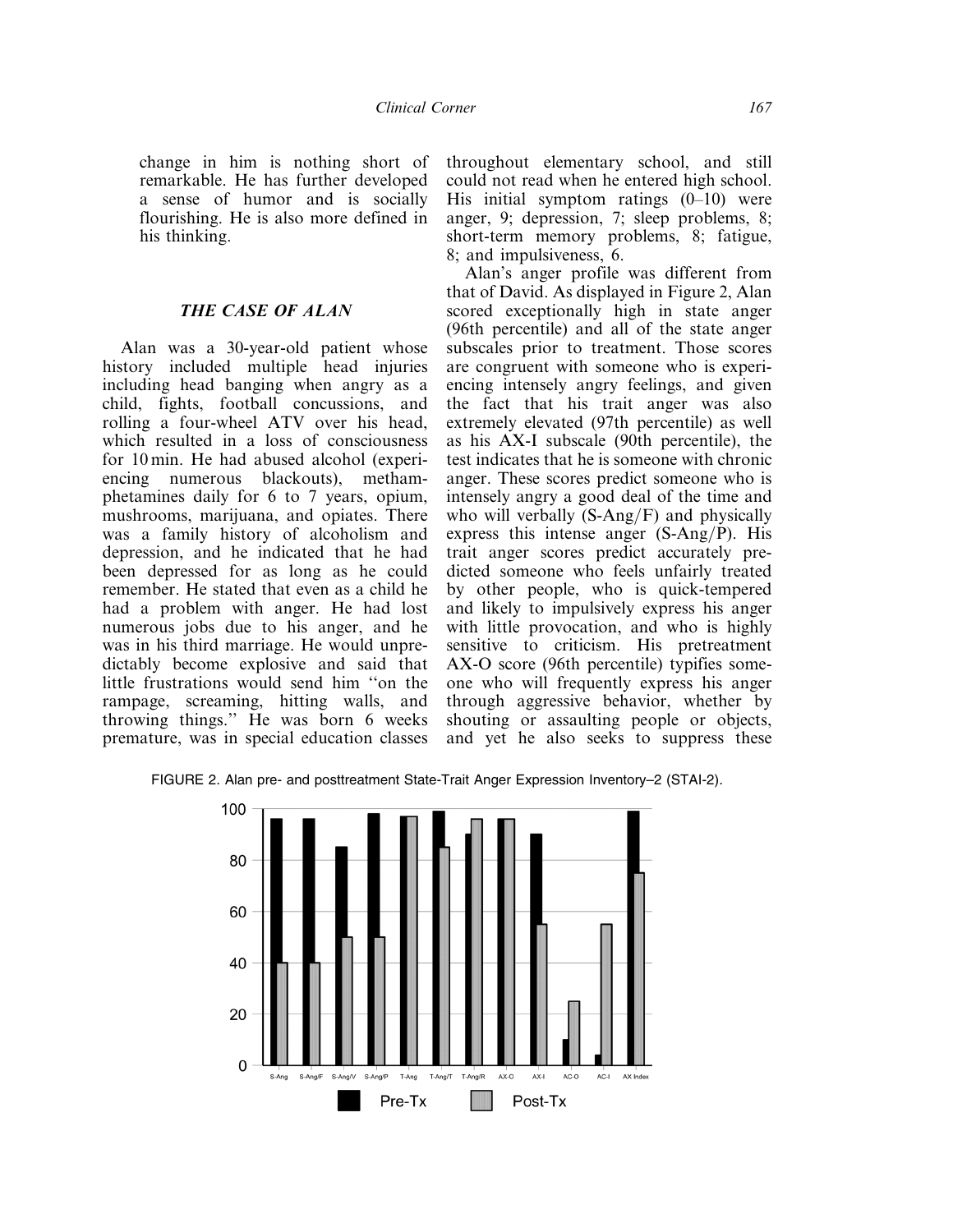feelings as well (AX-I). Prior to treatment his AC-O score at only the 10th percentile indicates that he expended very little energy in either monitoring or trying to prevent the expression of anger. His AC-I score also indicates that before treatment he also made very little effort to calm himself down or reduce his anger. His pretreatment AX Index at the 99th percentile once again verifies that he was experiencing very intense angry feelings. The combination of his AX Index and AS-O and AX-I scores predicts someone who will have great difficulty in interpersonal relationships (as witnessed in his vocational and marital history), as well as someone who may be at greater risk for developing medical disorders.

Alan's treatment consisted exclusively of 26 sessions of LENS neurofeedback, which was gradually increased from 1 sec of feedback at each of four electrode sites to 5 sec of feedback at each of 7 electrode sites in his last 5 sessions. No side effects were ever reported in his treatment. After the very first session he reported feeling calmer and less fatigued for 2 days. At the conclusion of treatment his mean symptom average had declined from 7.7 to 1.2, and his rating of anger and explosiveness had declined from 9 to 1 and had been at a basically negligible level after his 16th session. Ratings on his other symptoms found that depression had declined from 7 to 1, impulsiveness from 6 to 0, sleep problems from 8 to 1, short-term memory problems from 8 to 1, and fatigue from 8 to 1.

Alan's STAI–2 pre- and posttreatment scores (see Figure 2) show that his state anger had declined from the 96th percentile to the 40th percentile, and his other state anger measures were in the 40 to 50th percentile range. These changes are congruent with someone who does not currently feel angry and who does not impulsively express anger verbally or physically. Of interest, his trait anger remained very elevated. The AX-O scale remained at the 96th percentile, which would, contrary to his self-reports and along with his trait anger scores, suggest that he certainly continues to have the potential to aggressively express anger. However, his AX-I scale declined from the 90th percentile to the 55th percentile, suggesting that although he may still experience angry feelings, he no longer suppresses them as much. The AC-O scale declined from the 25th percentile to the 10th percentile, suggesting that after treatment he seemed to be expending even less conscious energy in monitoring anger expression.

The AC-I scale increased from the 4th percentile to the 55th percentile. This would indicate that following neurofeedback he was expending a great deal more energy as soon as possible in calming himself down and reducing his trait anger. It is anticipated that this is the reason that his state anger scores have declined so substantially. His overall AX Index improved somewhat from the 99th percentile to the 75th percentile, suggesting an improvement in the intensity of angry feelings, although it remains elevated.

Alan's overall results are clearly more complicated to interpret than David's. This may be due to his lengthier, chronic, and violent past history, as well as perhaps less self-awareness than was the case with David. Alan is certainly still very prone to feeling angry, criticized, and unfairly treated, and he could undoubtedly benefit from further treatment. Yet he appears to be feeling less anger currently, to be suppressing these feelings less, and yet exerting much more effort in calming himself down and reducing anger when he does experience it. He reports and it seems that he is feeling less chronically angry, and he was reporting better relations at work. These improvements are certainly welcome in an individual with such an explosive and violent history.

## SUMMARY AND CONCLUSIONS

Anger control has not previously been a focus of neurofeedback outcome research. Two case studies have been presented that involved chronic anger, violence, and impulsiveness. In each case there was a history of significant head injuries that had resulted in loss of consciousness.